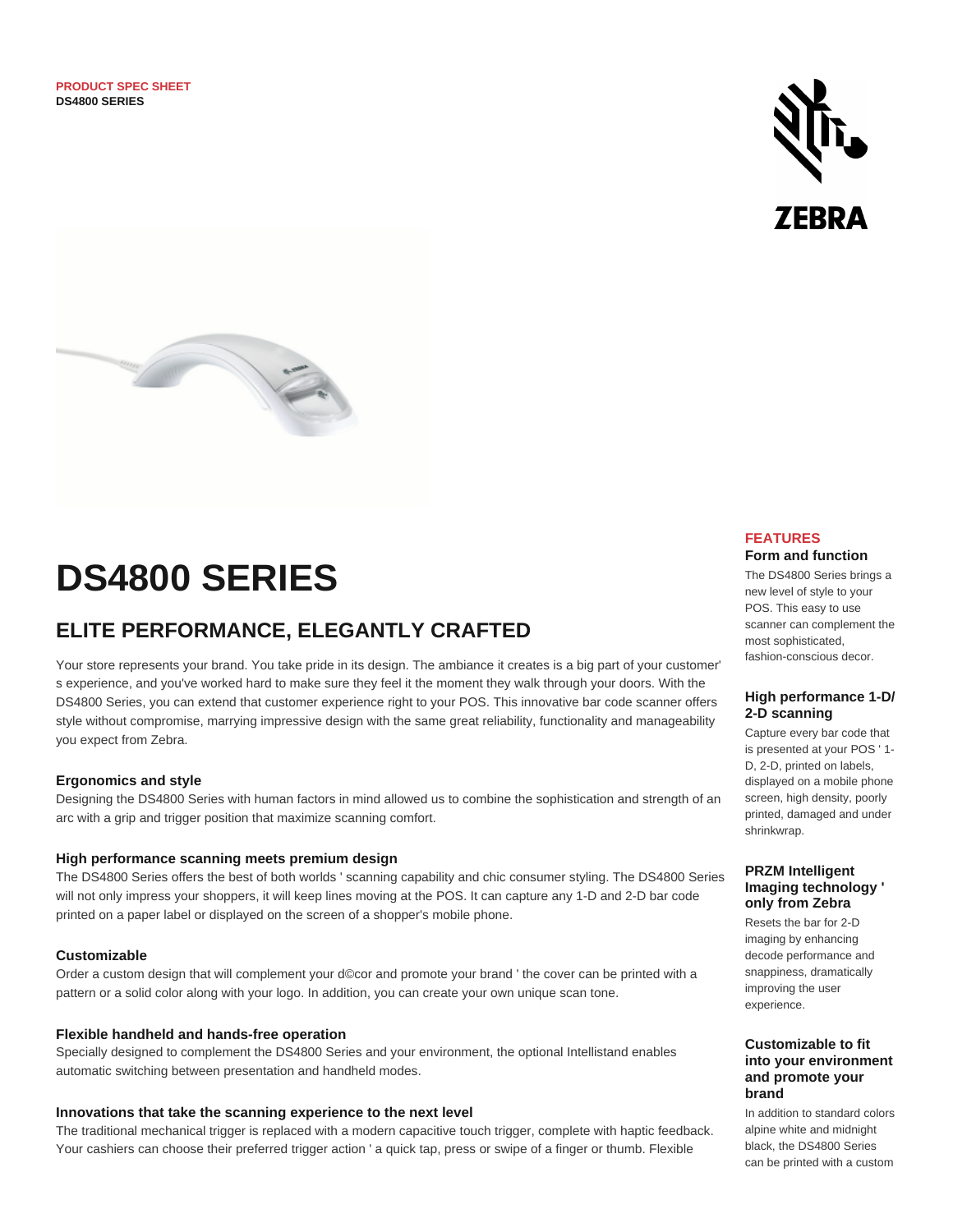decode feedback ensures the DS4800 Series will integrate seamlessly into your environment while remaining easy to use. Instead of the traditional beeptone that signifies a successful scan, you can choose from vibrations, visual feedback and a library of melodic tones that will complement your environment.

#### **Maximum uptime for a low TCO**

Our industry leading all-inclusive affordable service plans help keep your DS4800 Series scanners in the hands of your workforce, practically every minute of every day. Comprehensive Coverage protects your scanners from the unexpected, significantly reducing unforeseen repair expenses with protection that starts the moment you purchase the device. And Service from the Start Advance Exchange Support adds next-business-day advance replacement of devices that require repair.

## **The style you want. The enterprise reliability and functionality you need.**

For more information, visit **[www.zebra.com/ds4800](http://www.zebra.com/ds4800)**

design or your corporate color, as well as your logo.

#### **Fast and easy deployment**

Configured to the most optimal settings for reduced out of the box user setup time.

#### **Innovative and flexible scanning experience**

Choose any combination of visual, audio, or physical decode feedback to meet the needs of your environment. A tap, press or swipe of the capacitive touch trigger offers an individualized triggering experience for cashiers.

#### **Easy accurate aiming**

Unique proprietary illumination system clearly defines the scanning field and offers a small, sharp aiming dot that is visible over the entire working range, making it easy to capture any bar code the first time ' even on pick lists.

#### **Driver's license parsing option**

An optional model allows you to capture and parse the information in PDF417 bar codes on driver's licenses, so your associates can complete loyalty card and credit card applications quickly and easily.

#### **Document capture**

Capture checks, ID cards and more for easy electronic recordkeeping.

#### **International support**

Support for over 90 international keyboards enables easy deployment anywhere in the world.

#### **Stylish Intellistand for flexible scanning modes ' handheld and presentation**

The specially designed optional Intellistand pairs beautifully with the DS4800 Series and allows your associates to automatically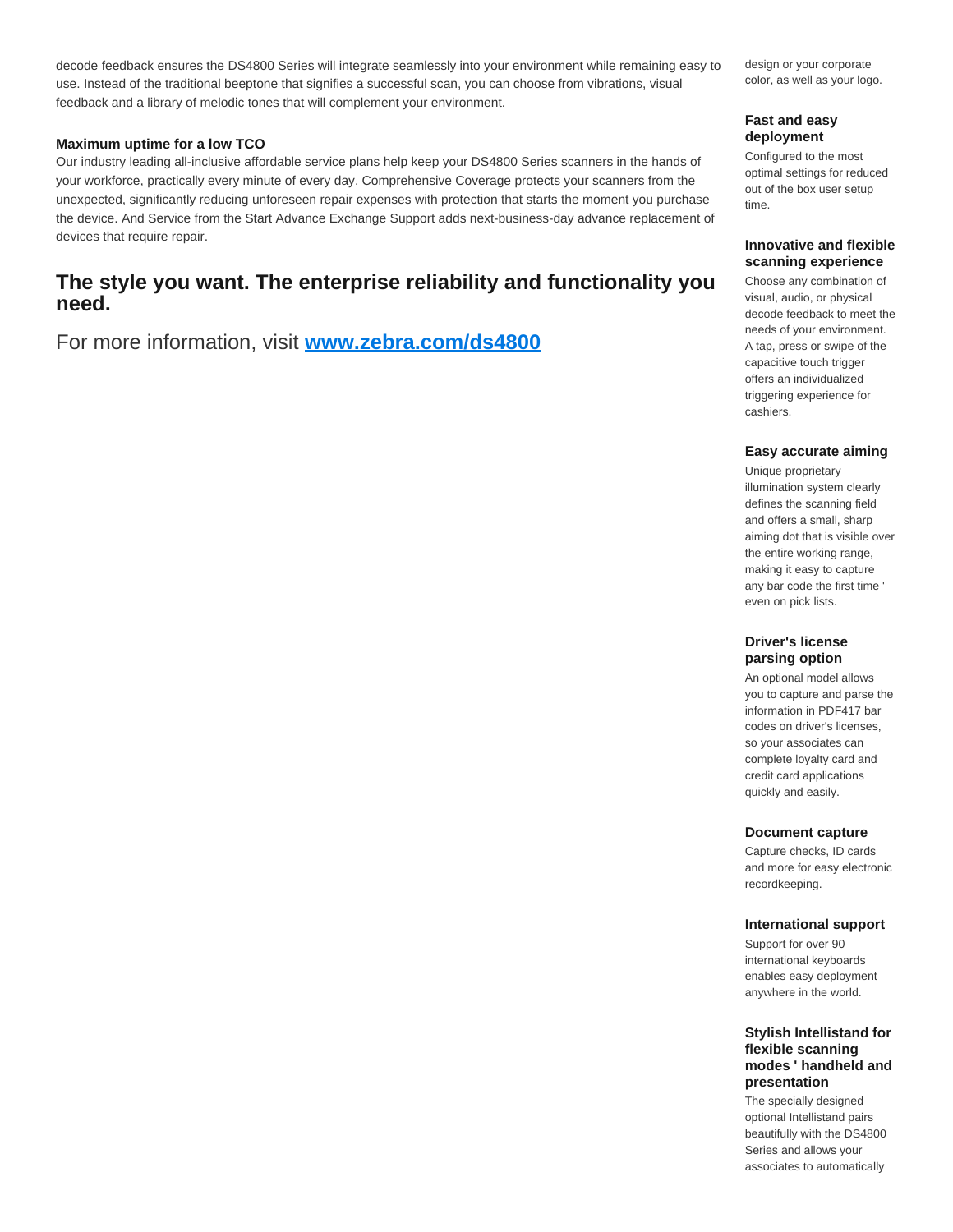# **SPECIFICATIONS**

### **PHYSICAL CHARACTERISTICS**

## **USER ENVIRONMENT (CONTINUED)**

| <b>Dimensions</b>                                                               | 7.47 in, L x 2.61 in, W x 1.90<br>in. H<br>19.0 cm L x 6.6 cm W x 4.8<br>н     | <b>Bar Code</b><br>Symbologies                                                                                                                                                                                                                                                                                                   | 1-D: UPC/EAN, UPC/EAN<br>with supplementals,<br><b>Bookland</b><br>EAN, ISSN, UCC Coupon<br>Extended Code, Code 128,<br>GS1-<br>128, ISBT 128, Code 39, |
|---------------------------------------------------------------------------------|--------------------------------------------------------------------------------|----------------------------------------------------------------------------------------------------------------------------------------------------------------------------------------------------------------------------------------------------------------------------------------------------------------------------------|---------------------------------------------------------------------------------------------------------------------------------------------------------|
| Weight                                                                          | 6 oz. (168 g) including cable,<br>cable weight = $2 oz. (53g)$                 |                                                                                                                                                                                                                                                                                                                                  |                                                                                                                                                         |
| Voltage &<br><b>Current</b>                                                     | 5VDC + - 10% @ 360 mA (<br>RMS Typical)                                        | Code 39 Full ASCII, Trioptic<br>Code<br>39, Code 32, Code 93, Code<br>11, Matrix 2 of 5, Interleaved<br>2 of 5, Discrete 2 of 5,<br>Codabar, MSI, Chinese 2 of<br>5, GS1<br>DataBar variants, Korean 3<br>of 5, ISBT Concatenated<br>2-D: PDF417, MicroPDF417,<br>Composite Codes, TLC-39,<br>Data<br>Matrix, Maxicode, QR Code, |                                                                                                                                                         |
| <b>Power Source</b>                                                             | <b>USB VBUS</b>                                                                |                                                                                                                                                                                                                                                                                                                                  |                                                                                                                                                         |
| Color                                                                           | Alpine White & Midnight<br><b>Black</b>                                        |                                                                                                                                                                                                                                                                                                                                  |                                                                                                                                                         |
| <b>Supported Host</b><br><b>Interfaces</b>                                      | <b>USB</b>                                                                     |                                                                                                                                                                                                                                                                                                                                  |                                                                                                                                                         |
| Keyboard<br><b>Support</b>                                                      | Supports over 90<br>international keyboards                                    |                                                                                                                                                                                                                                                                                                                                  |                                                                                                                                                         |
|                                                                                 | PERFORMANCE CHARACTERISTICS                                                    | MicroQR, Aztec, Han Xin<br>Postal: Australian Post, US                                                                                                                                                                                                                                                                           |                                                                                                                                                         |
| <b>Skew Tolerance</b>                                                           | 86° (measured using 100%<br>$UPC-A; \pm 3$ degree accuracy)                    |                                                                                                                                                                                                                                                                                                                                  | PLANET, Royal Mail 4 State<br>Customer, US POSTNET,<br>KIX Code (Dutch), UK Postal<br>Japan Post, UPU 4 State<br>Postal FICS (Post US4),<br>USPS 4      |
| <b>Pitch Tolerance</b>                                                          | 82° (measured using 100%<br>$UPC-A; \pm 3$ degree accuracy)                    |                                                                                                                                                                                                                                                                                                                                  |                                                                                                                                                         |
| <b>Roll Tolerance</b>                                                           | $360^\circ$                                                                    |                                                                                                                                                                                                                                                                                                                                  |                                                                                                                                                         |
| <b>Motion</b><br><b>Tolerance</b>                                               | Up to 20 in./sec.                                                              |                                                                                                                                                                                                                                                                                                                                  | State Postal (Post US3)                                                                                                                                 |
| <b>Light Source</b>                                                             | Aiming 606nm LED;<br>Illumination: 640nm LED                                   | <b>ACCESSORIES</b>                                                                                                                                                                                                                                                                                                               |                                                                                                                                                         |
| <b>Imager Field</b><br>of View                                                  | 40° (H) x 26° (V) Nominal                                                      | <b>Hands-free Intellistand</b>                                                                                                                                                                                                                                                                                                   |                                                                                                                                                         |
| Minimum                                                                         | 20%                                                                            | <b>DECODE RANGES (TYPICAL)*</b>                                                                                                                                                                                                                                                                                                  |                                                                                                                                                         |
| <b>Print Contrast</b>                                                           |                                                                                | 3 mil Code 39                                                                                                                                                                                                                                                                                                                    | 0.8 in./2 cm (Near)<br>4.7 in./11.9 cm (Far)                                                                                                            |
| <b>UTILITIES AND MANAGEMENT</b>                                                 |                                                                                | 4 mil Code 39                                                                                                                                                                                                                                                                                                                    | 0 in./0 cm (Near)<br>8.5 in./21.6 cm (Far)                                                                                                              |
| 123Scan <sup>2</sup> , Scanner Management Services (SMS<br>), Zebra Scanner SDK |                                                                                | 5 mil Code 39                                                                                                                                                                                                                                                                                                                    | 0 in./0 cm (Near)                                                                                                                                       |
|                                                                                 |                                                                                |                                                                                                                                                                                                                                                                                                                                  | 10.0 in./25.4 cm (Far)                                                                                                                                  |
| <b>REGULATORY</b>                                                               |                                                                                | 7.5 mil Code 39                                                                                                                                                                                                                                                                                                                  | 0 in./0 cm (Near)<br>15.5 in./39.4 cm (Far)                                                                                                             |
| Environmental                                                                   | Compliant with RoHS<br>directive 2002/95/EEC                                   | 13 mil (100%<br>$UPC-A)$                                                                                                                                                                                                                                                                                                         | 0 in./0 cm (Near)<br>22.4 in./56.9 cm (Far)                                                                                                             |
| <b>Electrical Safety</b>                                                        | UL60950-1 2nd ed, CSA<br>C22.2 No. 60950-1 2nd ed,<br>EN60950-1/IEC60950-1 2nd | 20 mil (Code 39)                                                                                                                                                                                                                                                                                                                 | 0 in./0 cm (Near)<br>36.0 in./91.4 cm (Far)                                                                                                             |
|                                                                                 | ed                                                                             | 26 mil (200%                                                                                                                                                                                                                                                                                                                     | 0 in./0 cm (Near)                                                                                                                                       |
| <b>LED Safety</b>                                                               | IEC/EN60825-1:2001, IEC/<br>EN62471:2006                                       | UPC-A)                                                                                                                                                                                                                                                                                                                           | 47.6 in./120.9 cm (Far)                                                                                                                                 |